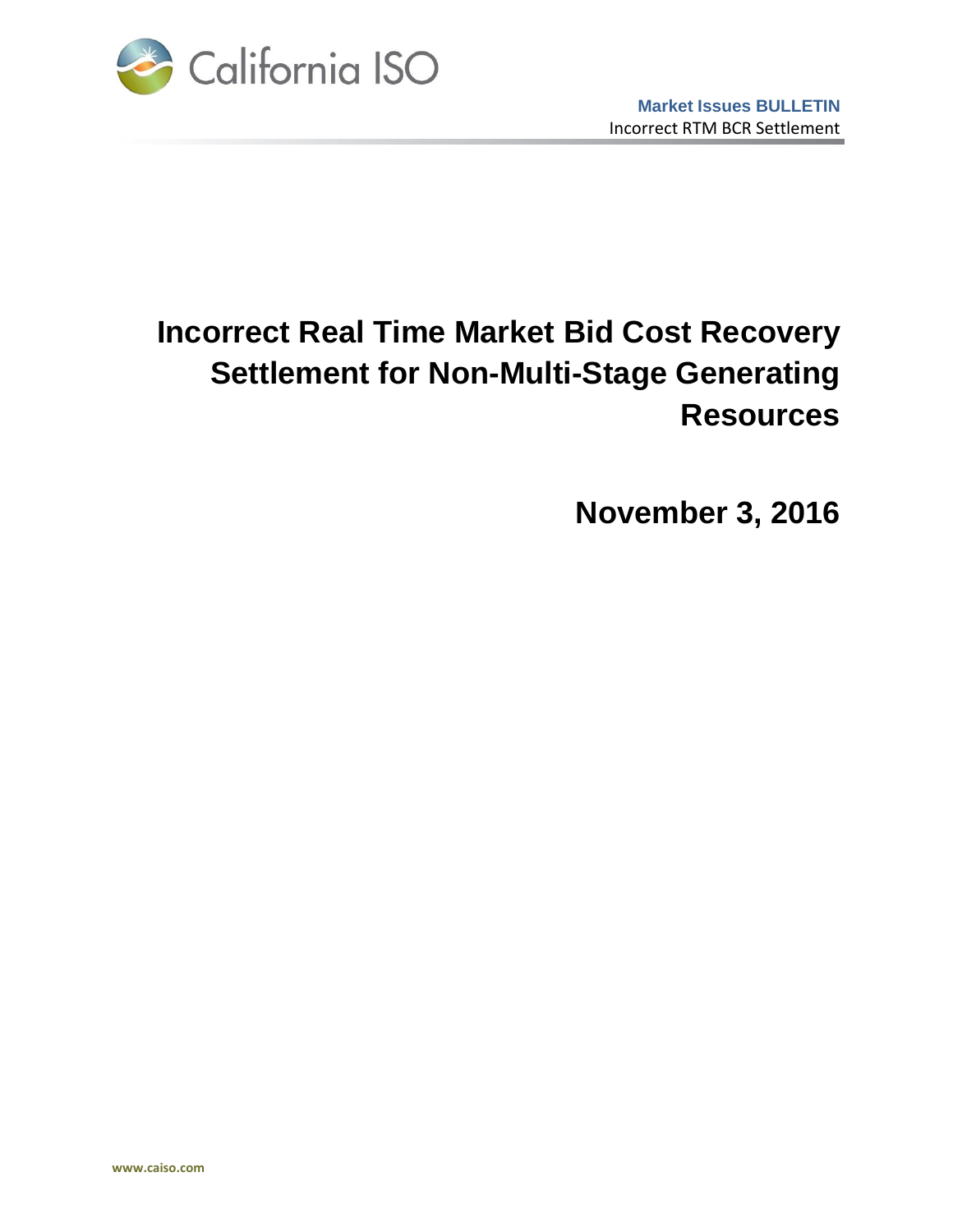

# **Contents**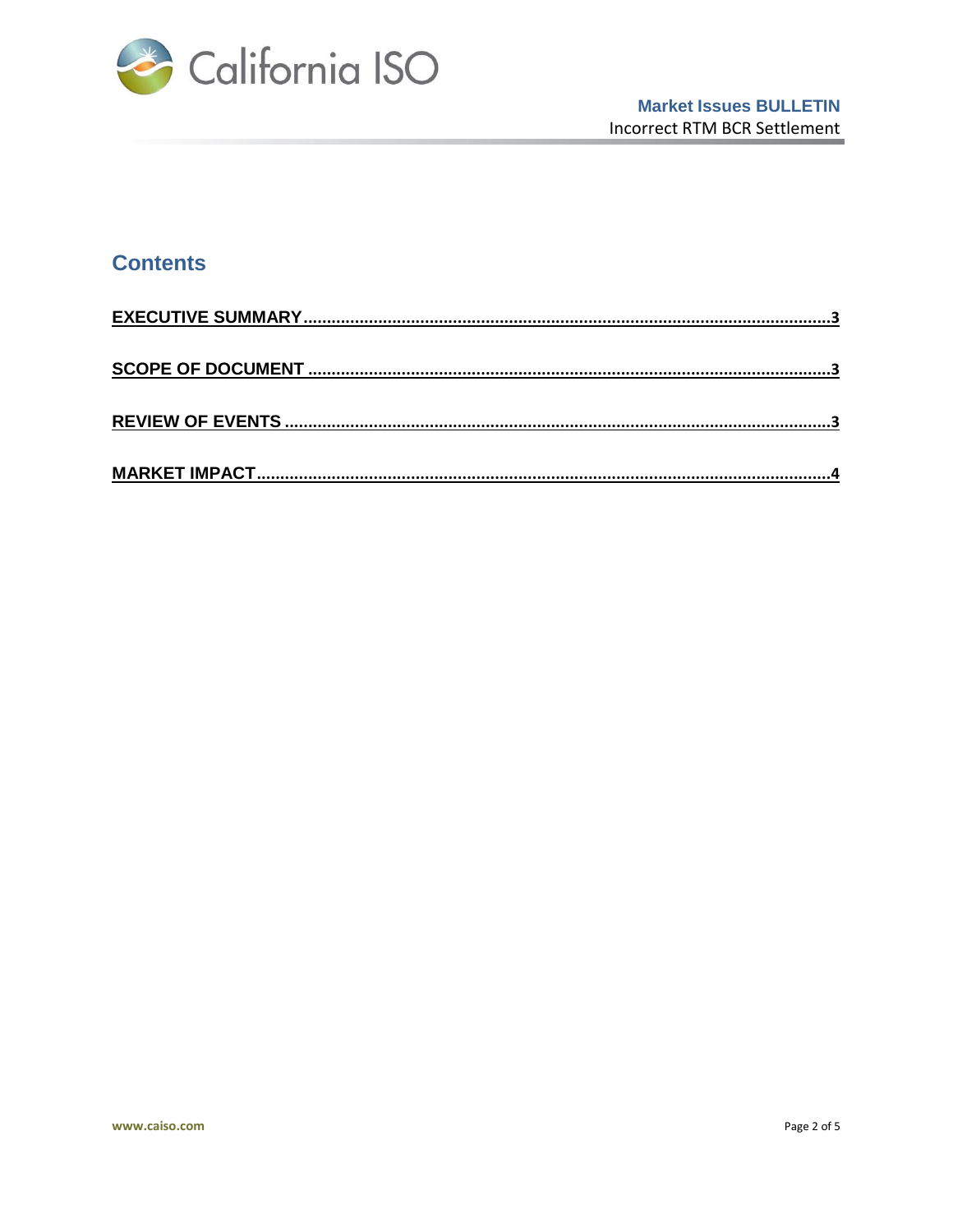

## <span id="page-2-0"></span>**Executive Summary**

On May 12, 2016, the ISO implemented the software for the Bidding Rule Enhancement Part A (BREA) rules. Under certain circumstances, the ISO miscalculated the Real Time Market (RTM) Minimum Load Cost (MLC) used in the bid cost recovery (BCR) process for non-multi-stage generating resources. The ISO resolved the issue prospectively on October 21, 2016, through a software correction. The ISO will correct the settlement error for trade dates May 12, 2016 through October 20, 2016, through the regularly scheduled recalculation settlement statements covering those trade dates. Market participants may receive either a refund or charges because of the recalculation.

#### <span id="page-2-1"></span>**Scope of Document**

This document provides information concerning the incorrect RTM MLC calculation and the method used to rectify the issue. This market issue bulletin also provides the market impact, steps the ISO has taken and the timeline for remediation for all settlement trade dates affected.

## <span id="page-2-2"></span>**Review of events**

In August, a few months after the implementation of BREA, the ISO became aware of unusually high RTM MLCs calculated for a resource as part of the real-time bid cost recovery calculation. The high payments occurred when: (a) the non-MSG resource was economically committed in the day-ahead market; (b) the resource's Pmin was re-rated after the day-ahead market but before subsequent realtime market runs relevant to the same trade day; (c) the resource subsequently submitted real-time energy self-schedule for the trading hours in which it was committed in the day-ahead market; and (d) the resource was committed in real-time market because of the real-time self-schedules for the same trading hours.

Under this scenario, the ISO correctly included the day-ahead MLC, which is based on the Pmin as registered in the Master File, in day-ahead bid cost recovery. However, the ISO also incorrectly included additional RTM MLC calculated as the product of the resource's default energy bid and the megawatts related to the segment between registered Pmin and re-rated Pmin in real-time bid cost recovery.

Section 11.8.4.1.2 of the ISO tariff states:

The RTM Minimum Load Cost is the Minimum Load Cost of the Bid Cost Recovery Eligible Resource submitted to the CAISO for the Real-Time Market, as adjusted pursuant to Section 30.7.10.2, if applicable, divided by the number of Settlement Intervals in a Trading Hour. For each Settlement Interval, only the RTM Minimum Load Cost in a CAISO RTM Commitment Period is eligible for Bid Cost Recovery*. The RTM Minimum Load Cost for any Settlement Interval is zero if: (1) the Settlement Interval is included in a RTM Self-Commitment Period for*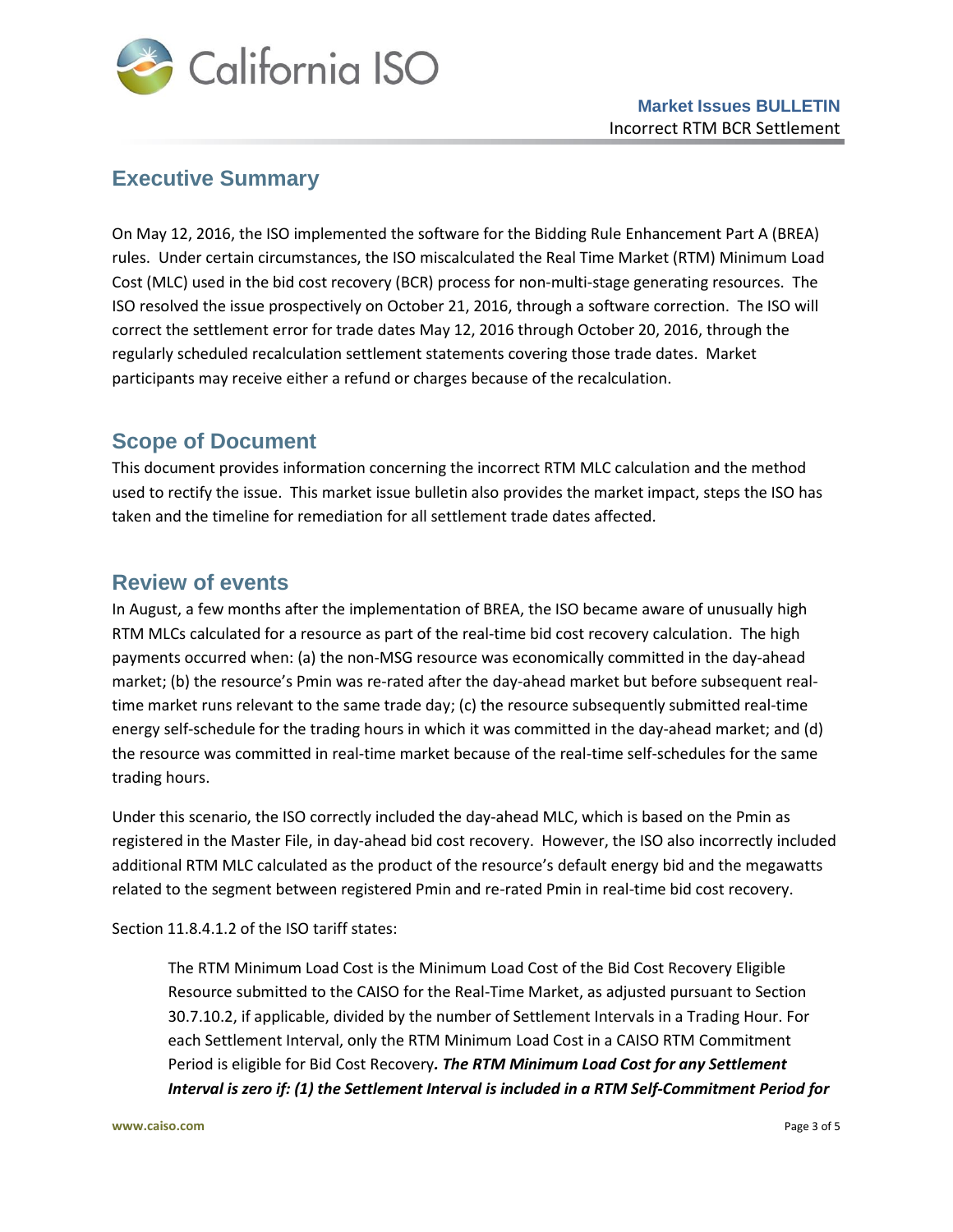

#### **Market Issues BULLETIN** Incorrect RTM BCR Settlement

*the Bid Cost Recovery Eligible Resource;* (2) the Bid Cost Recovery Eligible Resource has been manually dispatched under an RMR Contract or the resource has been flagged as an RMR Dispatch in the Day-Ahead Schedule or the Real-Time Market in that Settlement Interval; (3) for all resources that are not Multi-Stage Generating Resources, that Settlement Interval is included in an IFM or RUC Commitment Period; or (4) the Bid Cost Recovery Eligible Resource is committed pursuant to Section 34.9.2 for the purpose of performing Ancillary Services testing, pre-commercial operation testing for Generating Units, or PMax testing. A resource's RTM Minimum Load Costs for Bid Cost Recovery purposes are subject to the application of the Real-Time Performance Metric as specified in Section 11.8.4.4. For Multi-Stage Generating Resources, the commitment period is further determined based on application of Section 11.8.1.3. For all Bid Cost Recovery Eligible Resources that the CAISO Shuts Down, either through an Exceptional Dispatch or an Economic Dispatch through the Real-Time Market, from its Day-Ahead Schedule that was also from a CAISO commitment, the RTM Minimum Load Costs will include negative Minimum Load Costs for Energy between the Minimum Load and zero (0) MWhs. [emphasis added]

Per this tariff section, the resource does not receive any RTM MLC if the applicable interval falls under a RTM self-commitment period. The ISO did not modify this rule with the adoptions of the BREA and, therefore, this rule applies even if the resource re-rates their Pmin in real-time.

Specifically, resources should not receive compensation for the rerated PMin where the following occurred: (a) a non-MSG resource was economically committed in the day-ahead market; (b) the resource's Pmin was re-rated after the day-ahead market but before subsequent real-time market runs relevant to the same trade day and; (c) the resource also subsequently submitted real-time energy selfschedules in real-time for the trading hours in which it is committed in day-ahead market; and (d) the resource is committed in real-time market because of the real-time self-schedules for the same trading hours.

#### <span id="page-3-0"></span>**Market Impact**

It is possible that the issue affected market settlements starting on the date the ISO implemented BREA, May 12, 2016. The ISO adopted a software fix on October 21, 2016, that addresses the scenario identified above going forward. The ISO is continuing to investigate if other possible scenarios that render the settlements inconsistent with the tariff have or may occur and will take necessary steps to resolves any issues identified as well.

Because this issue only affects the settlement amounts and not the dispatches, the ISO will correct the settlement statements going back to May 12, 2016, the first date the issue might have occurred. The table below indicates when the impacted market settlement statements will reflect this correction.